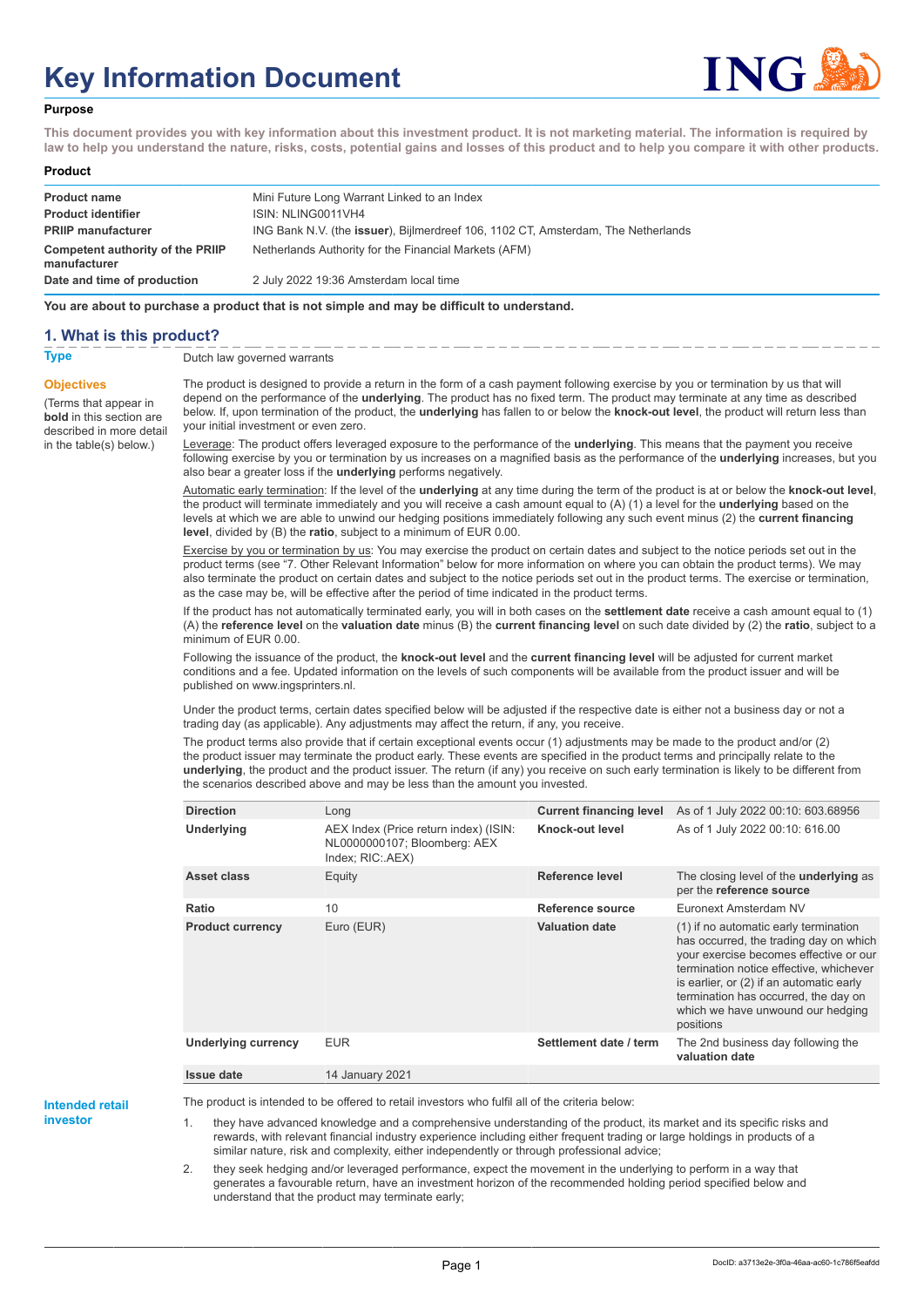- 3. they accept the risk that the issuer could fail to pay or perform its obligations under the product and they are able to bear a total loss of their investment; and
- 4. they are willing to accept a level of risk to achieve potential returns that is consistent with the summary risk indicator shown below.

The product is not intended to be offered to retail clients who do not fulfil these criteria.

#### **2. What are the risks and what could I get in return?**

**Risk indicator**

**Performance scenarios**





**The risk indicator assumes you keep the product for 1 day. The actual risk can vary significantly if you cash in at an early or a later stage and you may get back less.**

The summary risk indicator is a guide to the level of risk of this product compared to other products. It shows how likely it is that the product will lose money because of movements in the markets or because we are not able to pay you.

We have classified this product as 7 out of 7, which is the highest risk class. This rates the potential losses from future performance at a very high level, and poor market conditions are very unlikely to impact our capacity to pay you.

**Be aware of currency risk:** If the currency of your account is different to the currency of this product, you will be exposed to the risk of suffering a loss as a result of the conversion of the currency of the product into the account currency. This risk is not considered in the indicator shown above.

**Be aware of currency risk:** If (i) the Underlying is traded in a different currency than EUR the unwind amount will be converted to EUR at the prevailing exchange rate which may result in a loss; or (ii) the currency of your account is different from the Currency of the product, you may be exposed to the risk of suffering a loss as a result of the conversion of the Currency of the product into the account currency. Risk (ii) above is not considered in the indicator shown above.

This product does not include any protection from future market performance so you could lose some or all of your investment.

If we are not able to pay you what is owed, you could lose your entire investment.

For detailed information about all risks relating to the product please refer to the risk sections of the prospectus and any supplements thereto as specified in the section "7. Other relevant information" below.

#### **Market developments in the future cannot be accurately predicted. The scenarios shown are only an indication of some of the possible outcomes based on recent returns. Actual returns could be lower.**

*Investment: EUR 10,000*

| cenarios |  |  |
|----------|--|--|
|          |  |  |

| <b>Scenarios</b>           |                                                                           | 1 day                          |  |
|----------------------------|---------------------------------------------------------------------------|--------------------------------|--|
|                            |                                                                           | (Recommended holding period)   |  |
| Stress scenario            | What you might get back after costs<br>Percentage return (not annualised) | <b>EUR 0.00</b><br>$-100.00\%$ |  |
| Unfavourable scenario      | What you might get back after costs<br>Percentage return (not annualised) | EUR 8,686.39<br>$-13.14\%$     |  |
| <b>Moderate scenario</b>   | What you might get back after costs<br>Percentage return (not annualised) | EUR 10,389.92<br>$3.90\%$      |  |
| <b>Favourable scenario</b> | What you might get back after costs<br>Percentage return (not annualised) | EUR 11,830.68<br>18.31%        |  |

The average returns shown in the above table are not annualised, which means they may not be comparable to the average returns shown in other key information documents.

This table shows the money you could get back over the next day under different scenarios, assuming that you invest EUR 10,000.

The scenarios shown illustrate how your investment could perform. The recommended holding period for this product is less than one year. The figures are therefore not calculated on a per year basis, but for the recommended holding period. Figures in this section and "4. What are the costs?" are therefore not comparable with figures given for products with a recommended holding period of at least one year. The scenarios presented are an estimate of future performance based on evidence from the past on how the value of this investment varies, and are not an exact indicator. What you get will vary depending on how the market performs and how long you keep the product. The stress scenario shows what you might get back in extreme market circumstances, and it does not take into account the situation where we are not able to pay you.

This product cannot be easily cashed in. This means it is difficult to estimate how much you would get back if you cash in before the recommended holding period. You will either be unable to cash in early or you will have to pay high costs or make a large loss if you do so.

The figures shown include all the costs of the product itself, but may not include all the costs that you pay to your advisor or distributor. The figures do not take into account your personal tax situation, which may also affect how much you get back.

Buying this product holds that you think the level of the underlying will increase.

Your maximum loss would be that you will lose your investment.

## **3. What happens if ING Bank N.V. is unable to pay out?**

You are exposed to the risk that the issuer might be unable to meet its obligations in connection with the product for instance in the event of bankruptcy or an official directive for resolution action. This may materially adversely affect the value of the product and could lead to you losing some or all of your investment in the product. The product is not a deposit and as such is not covered by any deposit protection scheme.